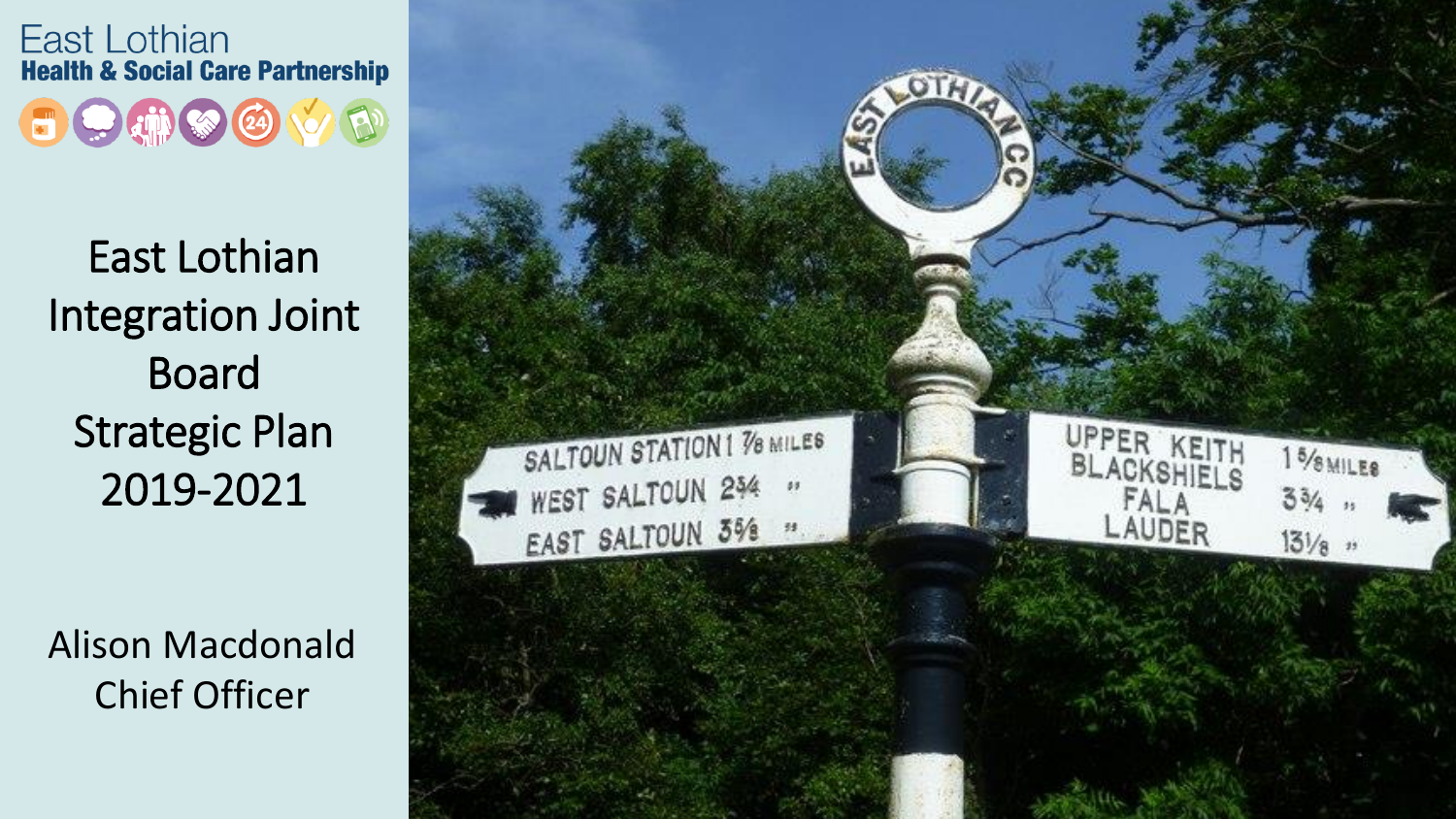## Why an IJB strategic plan?

The Strategic Plan is needed to support:

- our updated strategic objectives
- The National Health and Wellbeing Outcomes
- our Directions for all delegated services and 'set aside' services
- the six strategic priority areas for change
- The Ministerial Strategic Group (MSG) integration indicators
- our 'golden threads'.

An annual delivery plan will be developed to maintain and monitor progress with the Plan.

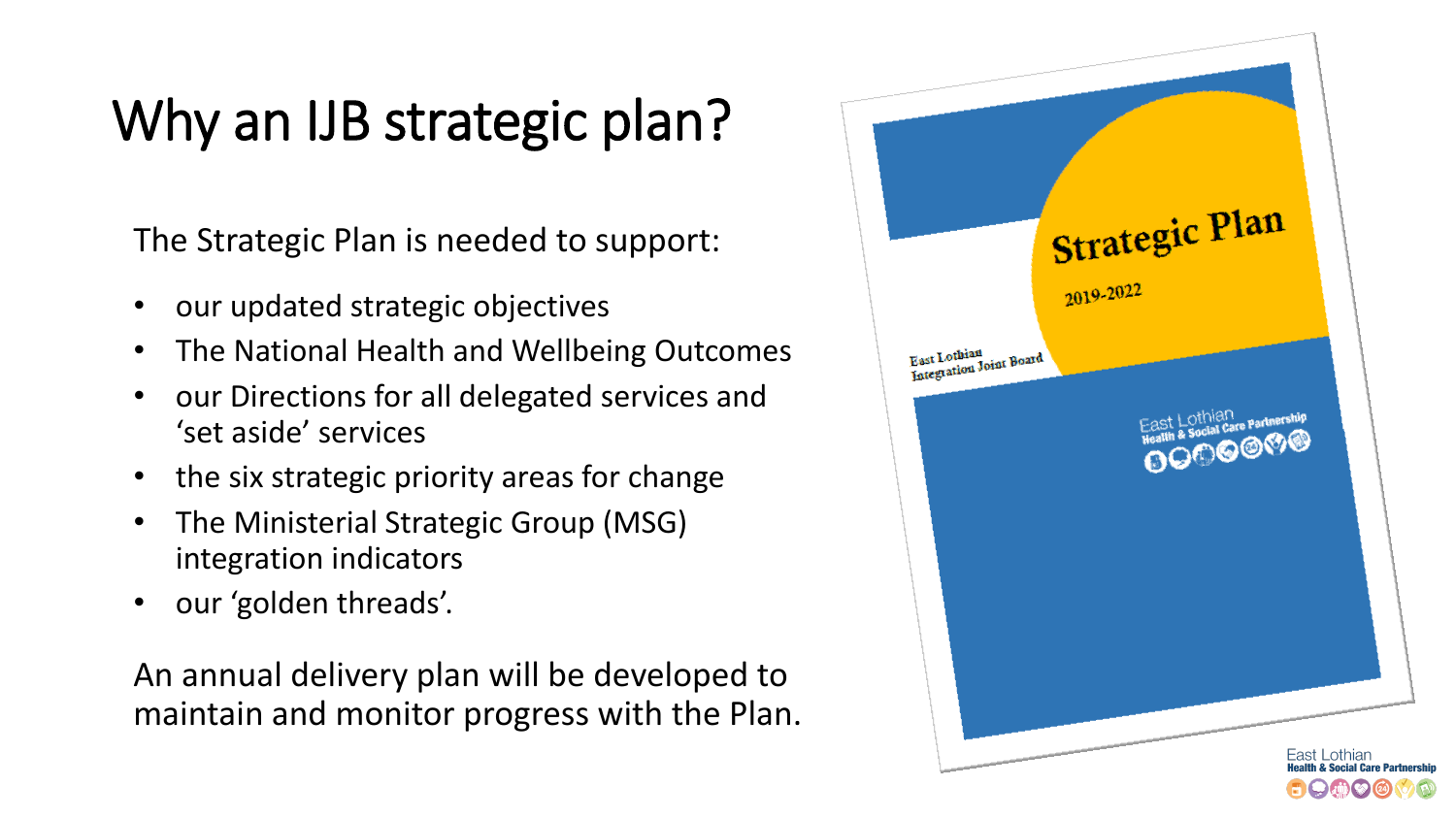# What principles apply?

The Strategic Plan was developed to:

- be deliverable
- reflect the IJB's delegated authority for services
- progress integrated financial planning
- ensure Directions drive innovation, accountability and performance management
- ensure high quality data is used to chart progress in integration
- maintain ongoing engagement
- support the widest possible use of service providers
- take into account internal and external inspection and audit to improve services.

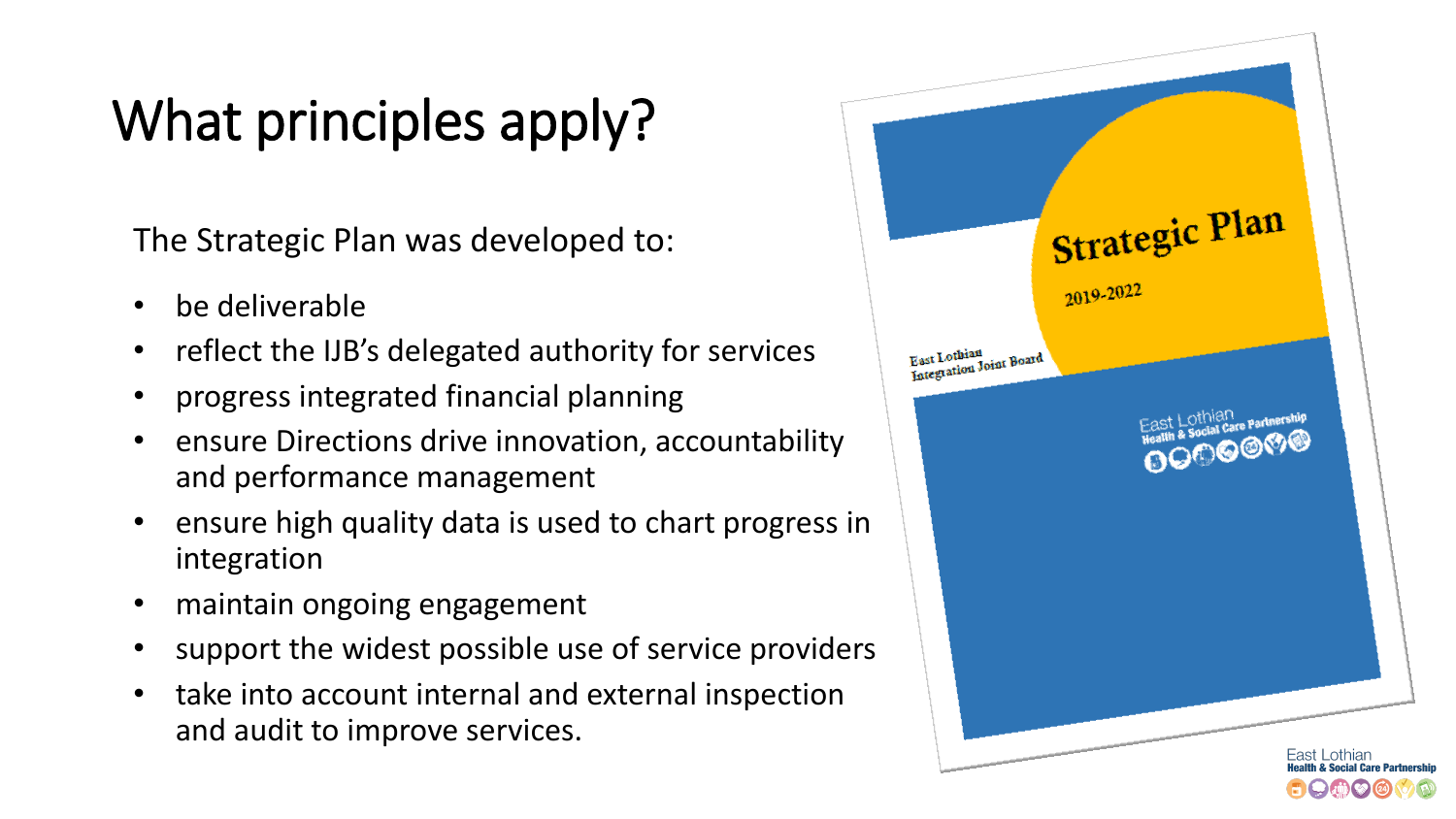## What are the IJB strategic objectives for 2019-2022?

These require us:

- To make services more accessible and proportionate to need and to develop our communities
- To improve prevention and early intervention
- To reduce unscheduled care
- To provide care closer to home
- To deliver services within an integrated care model
- To enable people to have more choice and control
- To further optimise efficiency and effectiveness
- To reduce health inequalities
- To improve partnership working.

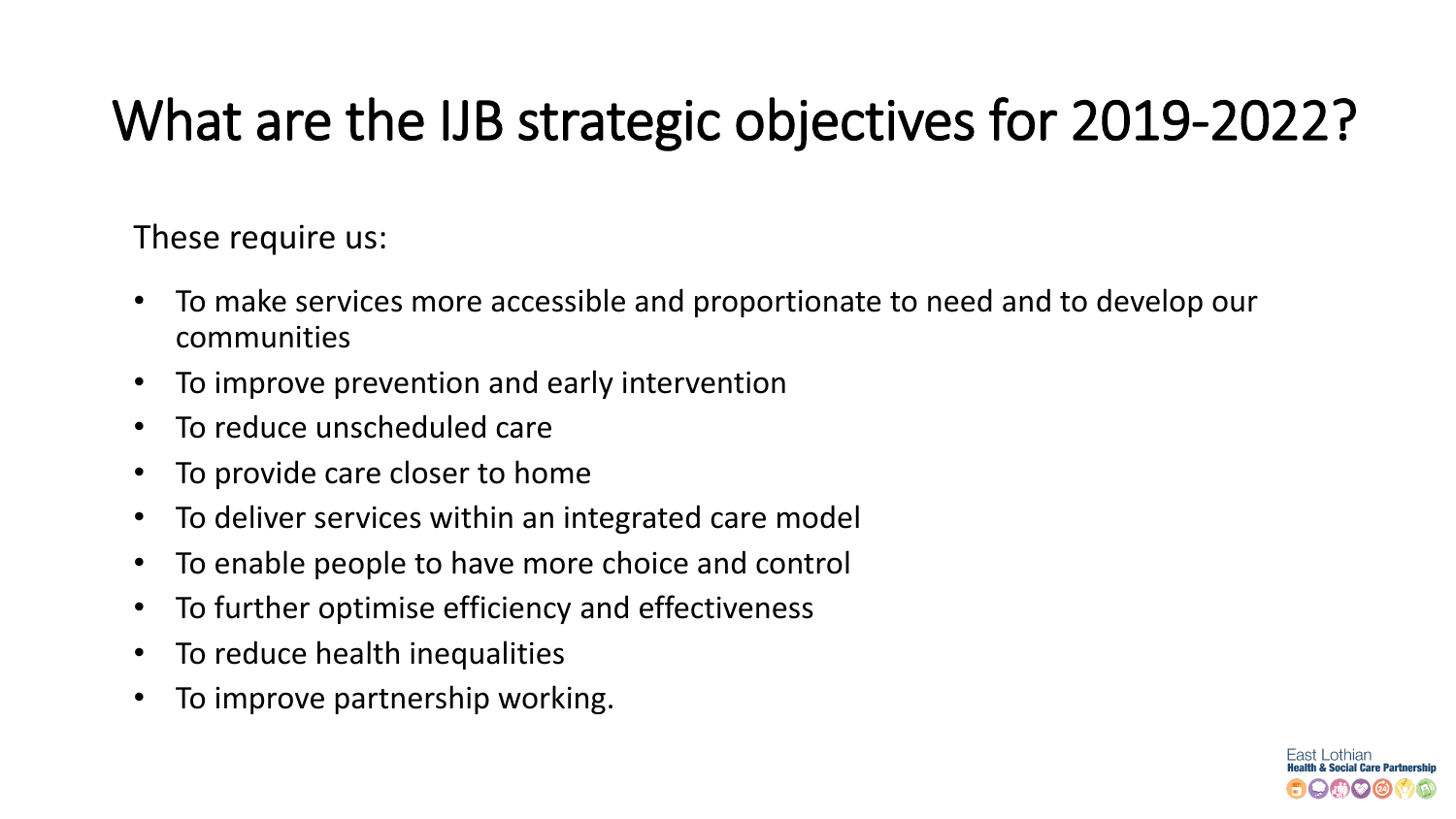## National health and wellbeing outcomes

- **Outcome 1:** People are able to look after and improve their own health and wellbeing and live in good health for longer
- **Outcome 2:** People, including those with disabilities or long term conditions, or who are frail, are able to live, as far as reasonably practicable, independently and at home or in a homely setting in their community
- **Outcome 3.** People who use health and social care services have positive experiences of those services, and have their dignity respected
- **Outcome 4.** Health and social care services are centred on helping to maintain or improve the quality of life of people who use those services
- **Outcome 5.** Health and social care services contribute to reducing health inequalities
- **Outcome 6.** People who provide unpaid care are supported to look after their own health and wellbeing, including to reduce any negative impact of their caring role on their own health and well-being
- **Outcome 7.** People using health and social care services are safe from harm
- **Outcome 8.** People who work in health and social care services feel engaged with the work they do and are supported to continuously improve the information, support, care and treatment they provide
- **Outcome 9.** Resources are used effectively and efficiently in the provision of health and social care services

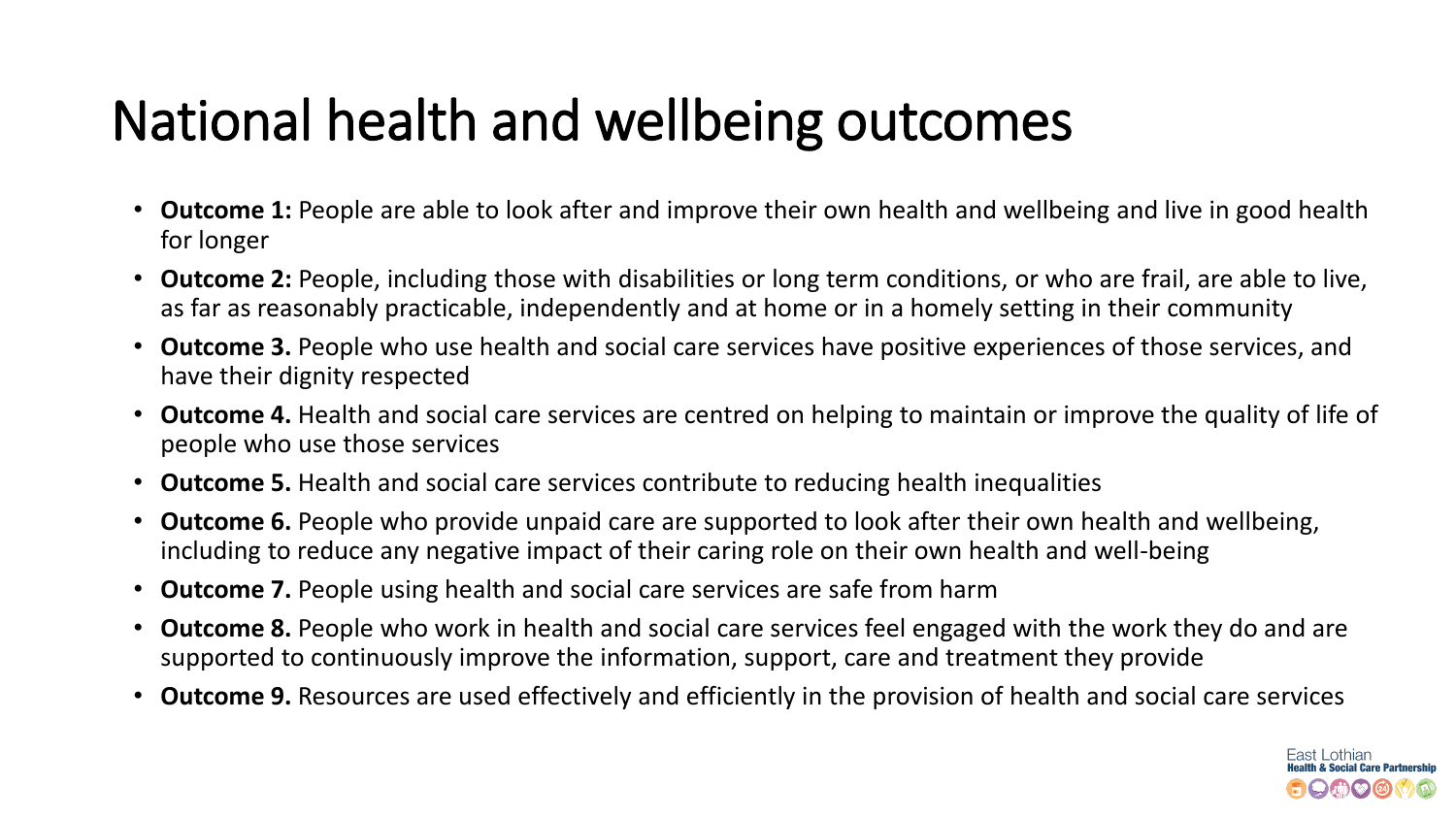#### Six strategic priority areas

The six agreed IJB strategic priorities are at the core of the 2019-2021 strategic plan and represent programmes for change, which support increased integrated working. These are:

- Improving access to primary care through the delivery of the Primary Care Improvement Plan
- Improving services for adults with complex needs
- Improving services for adults with mental health and substance misuse issues
- Shifting the balance of care
- Reprovisioning programmes
- Improved support to carers

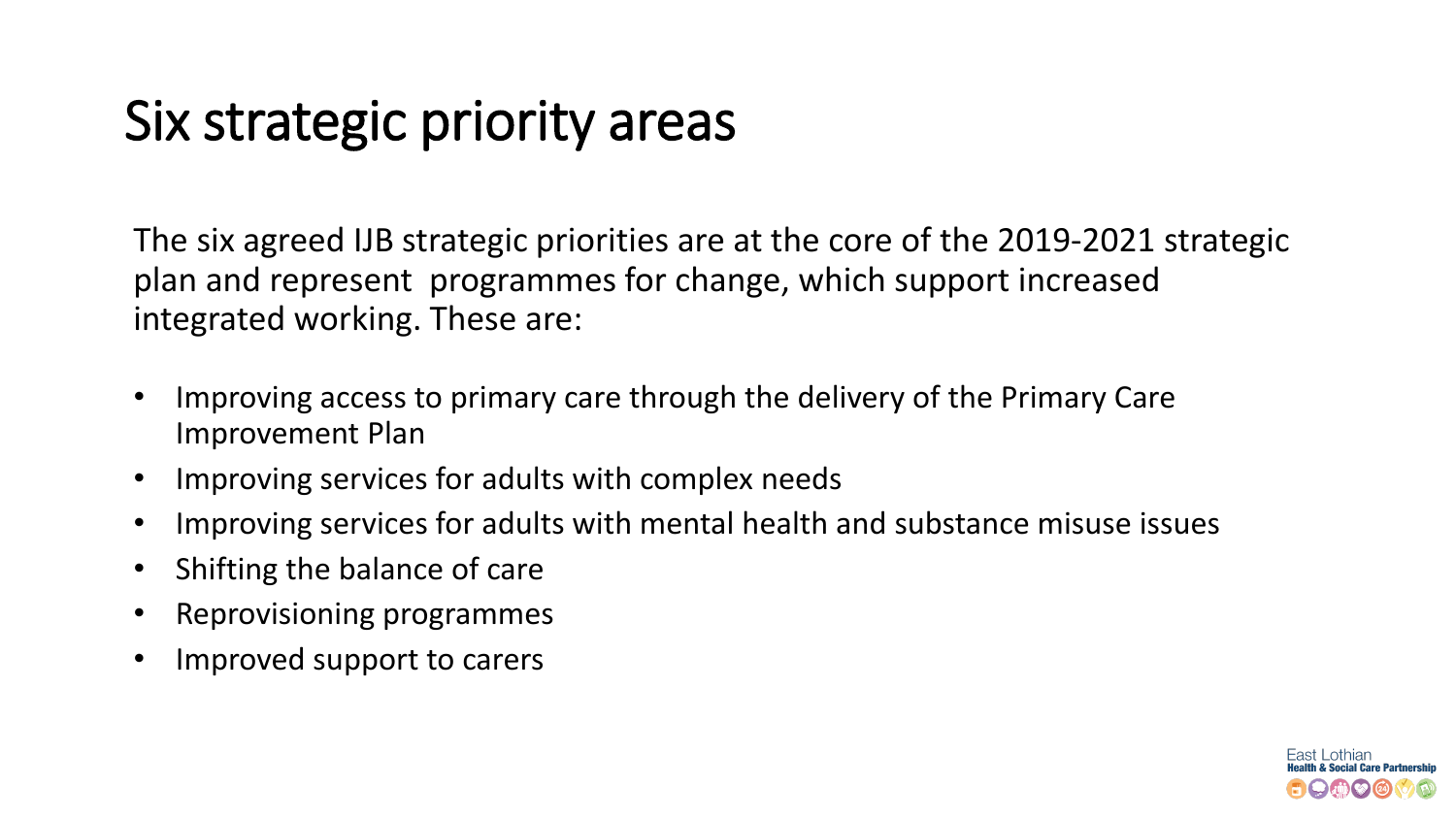## Golden threads

Within the six strategic priority areas for change are 'golden threads' - cross-cutting themes that must be addressed as a mandatory requirement of any project.

- early intervention and prevention
- carers needs
- Self-Directed Support rights
- equality and diversity, including tackling health inequalities and discrimination
- re-ablement/recovery
- needs of people with dementia
- health promotion
- partnership working
- communication, engagement and involvement
- community justice
- maximising effective use of resources
- use of integrated information technology and technology enabled care; and
- tackling social isolation.

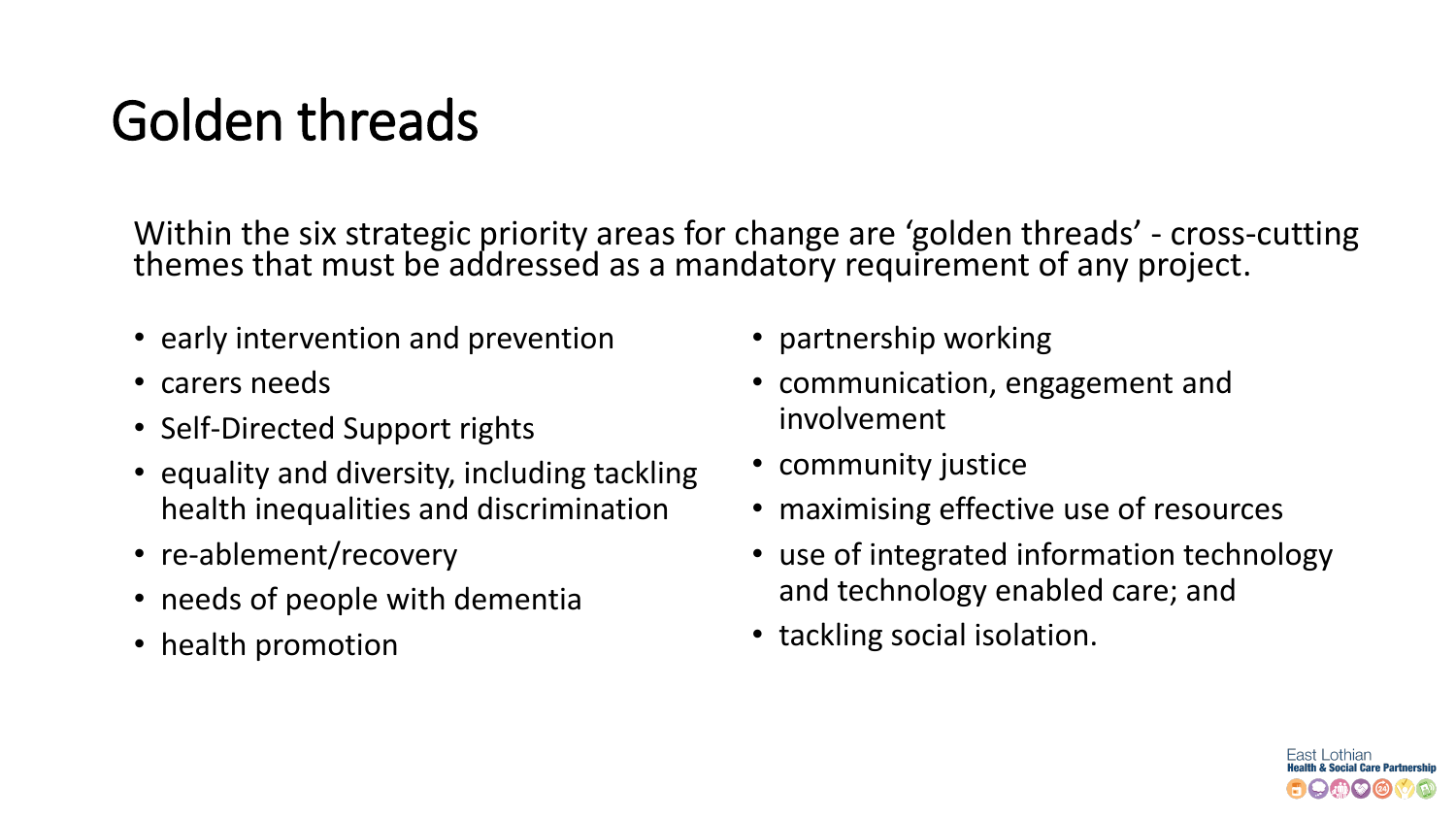### Ministerial Strategic Group integration indicators

The IJB is required to report on its performance by monitoring of:

- Number of emergency admissions
- Number of unscheduled hospital bed days; acute specialties
- A&E attendances
- Delayed discharge bed days
- Percentage of last six months of life by setting
- Balance of care: Percentage of population in community or institutional settings. (Note - Social care performance measures are awaited from the MSG).

The IJB is also required to self-assess its progress with integration of health and social care.

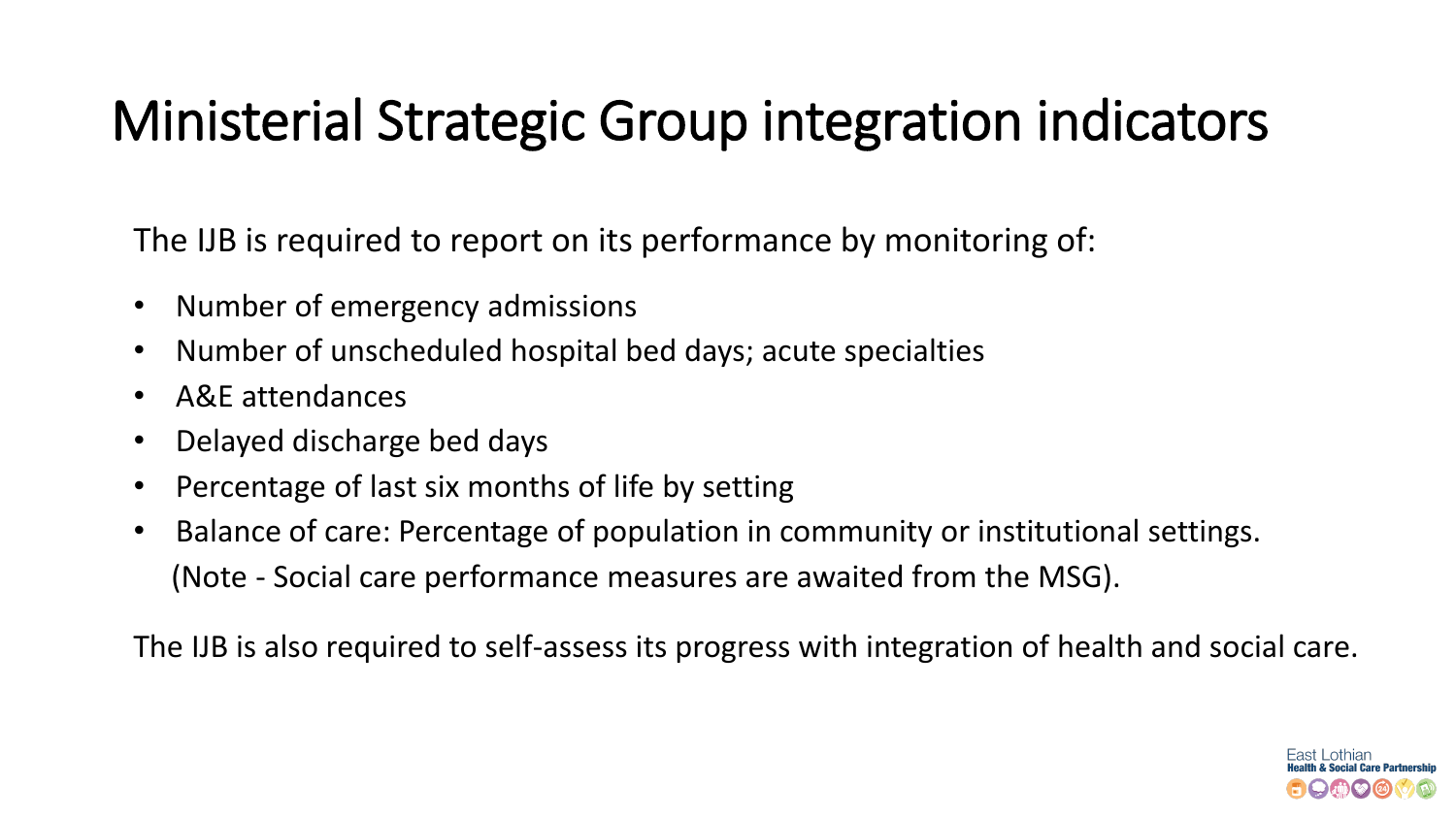# Change Boards

Our Change Boards and corresponding Reference Groups have a key role in progressing the IJB Strategic Plan and the:

- strategic aims and objectives
- six strategic priority areas for change
- MSG Indicators
- golden threads
- all relevant strategies and targets.



East Lothian **Health & Social Care Partnership**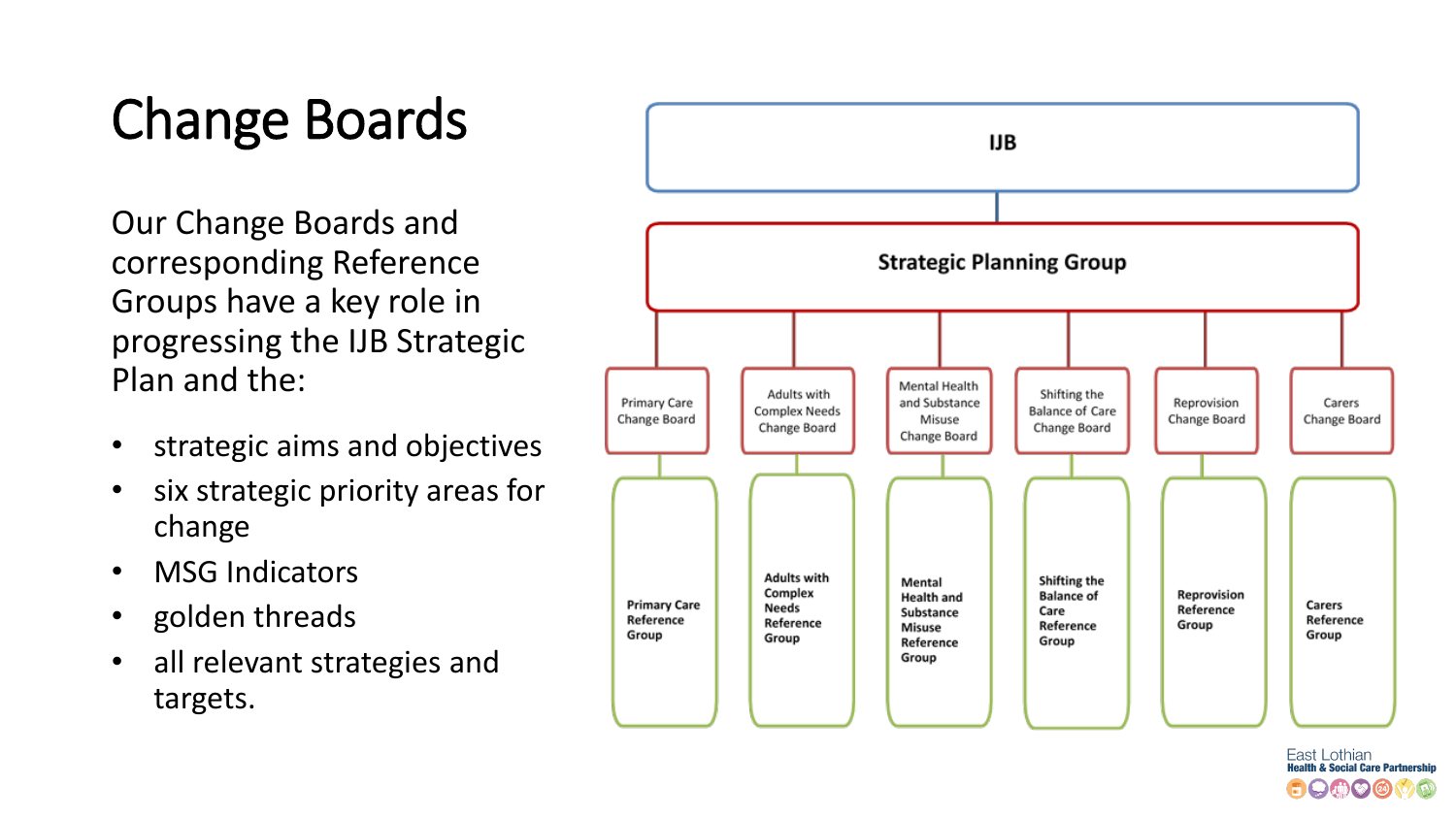## Consultation and engagement

To inform all of its planning, the East Lothian IJB carries out consultation and engagement. This was central to the development of the new Strategic Plan and will be important in delivering the Plan's ambitions in coming years.

In addition, recent consultations have focussed on:

- carers
- reprovisioning
- transforming community support for adults with complex needs
- modernisation of Primary Care and development of an Improvement Plan
- Local Area Partnership health and wellbeing plans.